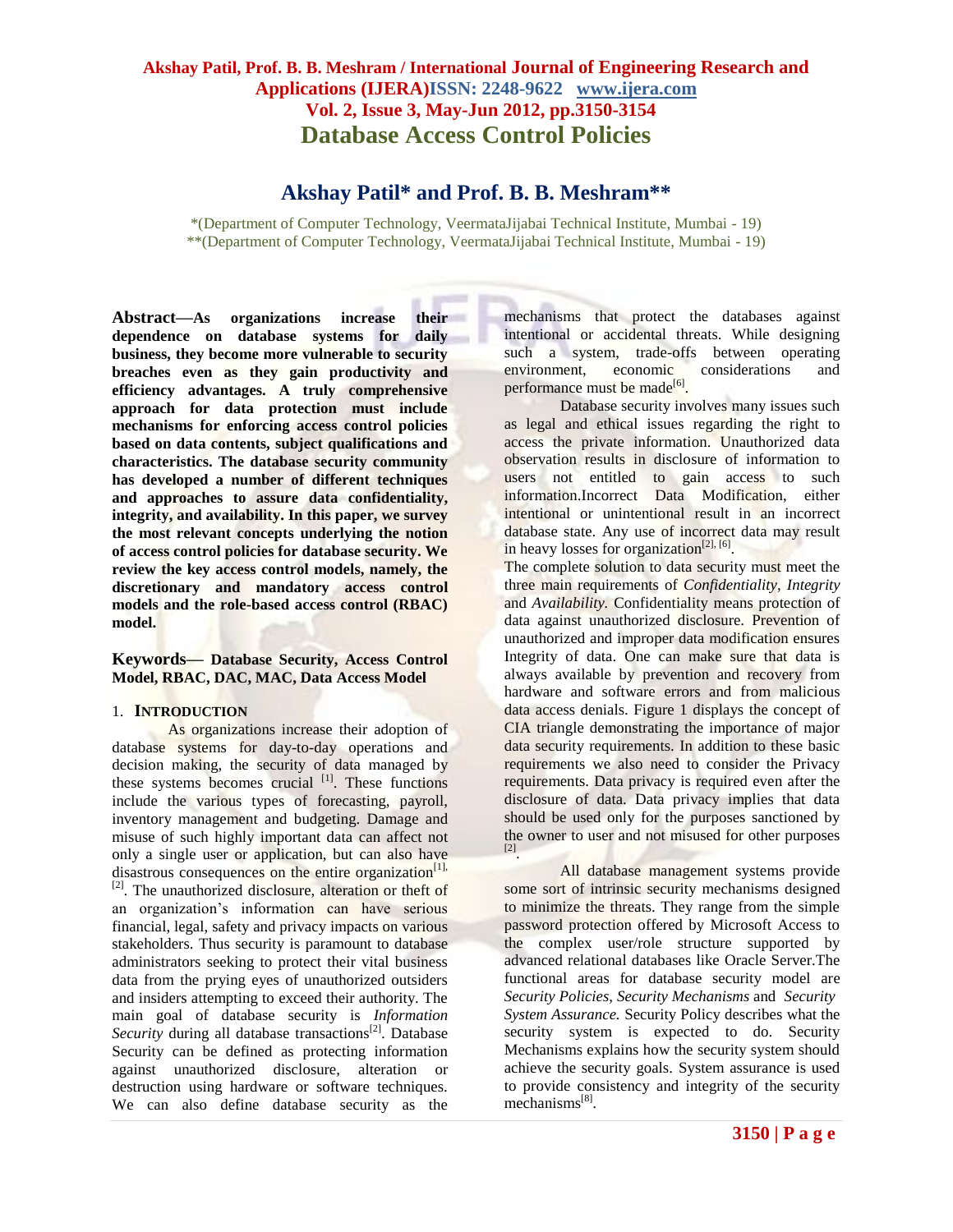# **Akshay Patil, Prof. B. B. Meshram / International Journal of Engineering Research and Applications (IJERA)ISSN: 2248-9622 www.ijera.com Vol. 2, Issue 3, May-Jun 2012, pp.3150-3154**



**Figure 1: Information Security CIA Triangle[1]**

### 2. **ACCESS CONTROL POLICIES**

Access Control Mechanisms are used for securing databases. It ensures data confidentiality. Whenever a user tries to access a data object, the access control mechanism checks the rights of the user against a set of fixed authorizations. Different policies can be combined to provide a more suitable protection to database system<sup>[4]</sup>.

There are two main access control policies -*Mandatory Access Control Policy* and *Discretionary Access Control Policy.* In modern age new access control policy -*Role Base Access Control*is used. The RBCA is most popular access control model and has been used in various applications – e.g. in grid and multilevel databases Security System.



**Figure 2: Different Access Control Policies[6]**

## **3. DISCRETIONARY ACCESS CONTROL POLICY**

Discretionary protection policies govern the access of users to the information on the basis of the user's identity and authorizations. These authorizations are also known as *rules*. These rules specifythe access modes, for each user (or group of users) and each object in the system. Discretionary Access Control (DAC) can be referred as a means of restricting access to objects based on the identity of subjects and/or groups to which they belong. This policy places the decision of who can access information at the discretion of the information creator i.e. owner of data or database administrator. Security policy implementation is based on granting and revoking privileges. Access is granted or denied based on the identification of the user. The Authorization Administration Policy supervises this function in DAC. Common Administration Policies used in DAC are Centralized Administration and Ownership Administration. In centralized administration only some privileged subjects may grant and revoke authorizations while in ownership administration grant and revoke operations on data objects are entered by the creator (or owner) of the object<sup>[6]</sup>.User-level privileges in DAC defines access permissions based on the general account information of user, whereasthe relation-level privileges control access to the individual relations of the database<sup>[1], [6]</sup>. Figure 3 gives basic implementation of DAC.

The flexibility of discretionary policies makes them suitable for a variety of systems and applications. Discretionary access control policies have the drawback that they do not provide real assurance on the flow of information in a system.[7]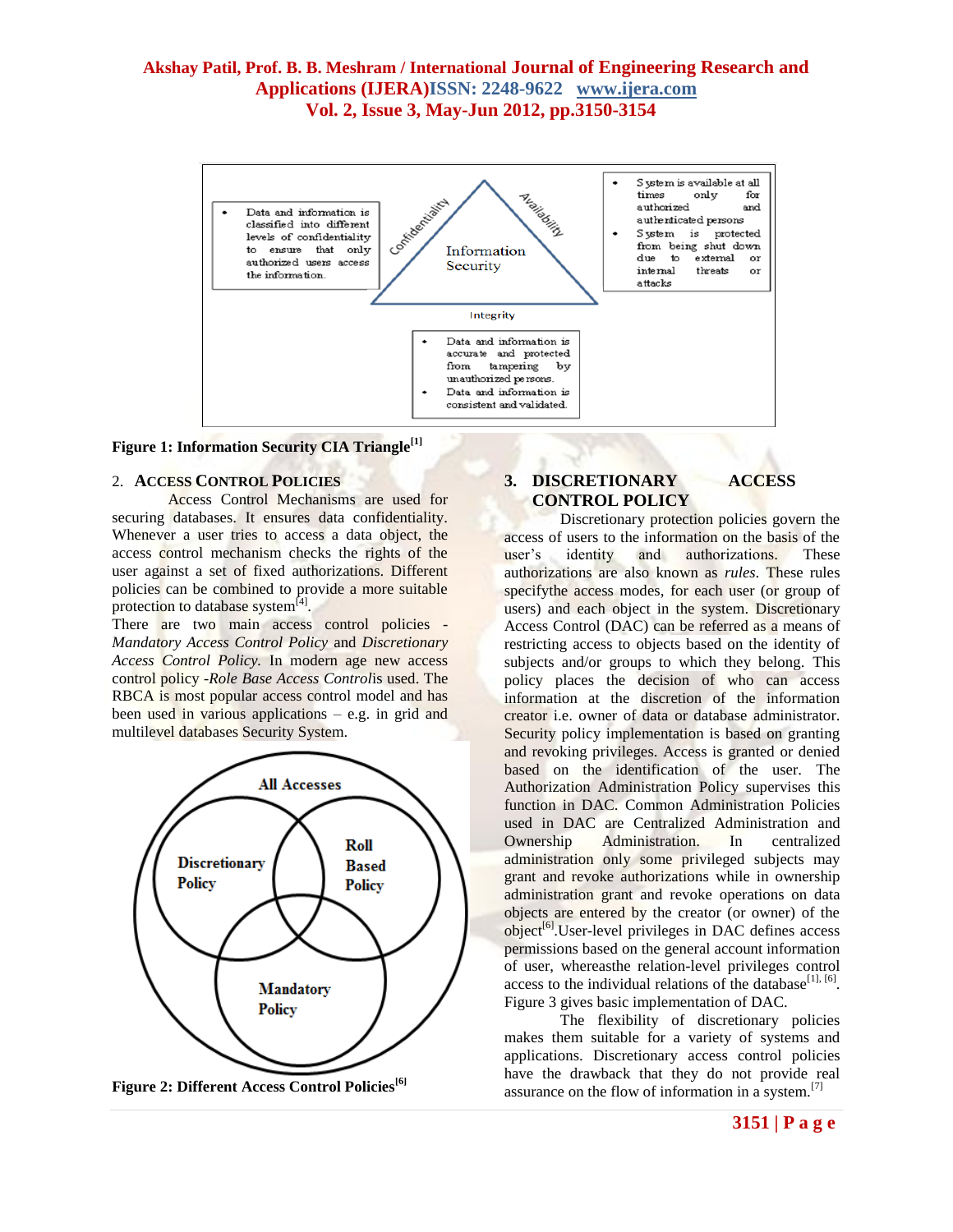# **Akshay Patil, Prof. B. B. Meshram / International Journal of Engineering Research and Applications (IJERA)ISSN: 2248-9622 www.ijera.com**

# **Vol. 2, Issue 3, May-Jun 2012, pp.3150-3154**



**Figure 3: Discretionary Access Control Policy[1]**

## **4. MANDATORY ACCESS CONTROL POLICY**

Mandatory Access Control (MAC) constrains the ability of a subject (i.e. user) to access or generally perform some sort of operation on an object. MAC policy requires all users to follow the rules of access set up by the Database Administrator (DBA). This policy needs objects (e.g. Database) to be classified and subjects (e.g. Users, Process) to be cleared.It is enforced by comparing attributes of a subject and an object to control access to the object. It restricts access to objects based on the sensitivity of the information. It also provides an environment that restricts users to sharing information only within the same project, department or organization $[1]$ ,  $[2]$ , <sup>[5]</sup>. Figure 4 gives basic concept of MAC Policy.

Access control in MAC model is based on the two principles, No read-up and No Write-down. In No Read-up, a subject can read only those objects whose access classes are dominated by the access class of the subject. In No Write-down, a subject can write only those objects whose access classes dominate the access class of the subject<sup>[6]</sup>.

The enforcement of these principles prevents information in a sensitive object from flowing, through either read or write operations, into objects at lower or incomparable access classes. The introduction of such access control models requires addressing several issues.In the simplest case, the securitylevel is an element of a hierarchical ordered set.In most common arenas, thehierarchical set of security levels generally consists ofTop Secret (TS),Secret (S), Confidential (C), and Unclassified (U), where  $TS > S > C > U^{[6]}$ . Each security level is saidto dominate itself and all others below it in thishierarchy.Access to an object by a subject is grantedonly if some relationship (depending on the typeof access) is satisfied between the securitieslevels associatedwith the two. A wellknown implementation of MACis Multilevel Security (MLS), which, traditionally, hasbeen available mainly on computer and software systems deployed at highly sensitive government organizations such as the intelligence community or the U.S.Department of Defence.



**Figure 4: Mandatory Access Control Policy[1]**

## **5. ROLE BASED ACCESS CONTROL POLICY**

RoleBased Access Control (RBAC) models represent the most important recent innovation in access control models. RBAC has been motivated by the need to simplify authorization administration and to directly represent access control policies of organizations. Role-based policies regulate users' access tothe information on the basis of the activities the users execute in the system i.e. RBAC models are based on the notion of role.A *Role* represents a specific function within an organization and can be seen as a set of actions or responsibilities associated with this function.Under an RBAC model, all authorizations needed to perform a certain activity are granted to the role associated with that activity, rather than being granted directly to users. Users are then made members of roles, thereby acquiring the roles' authorizations. Thus user access to objects is mediated by roles; each user is authorized to play certain roles and, on the basis of these roles, a user can perform accesses to the objects<sup>[2], [7]</sup>.

**Authorization Management in RBAC**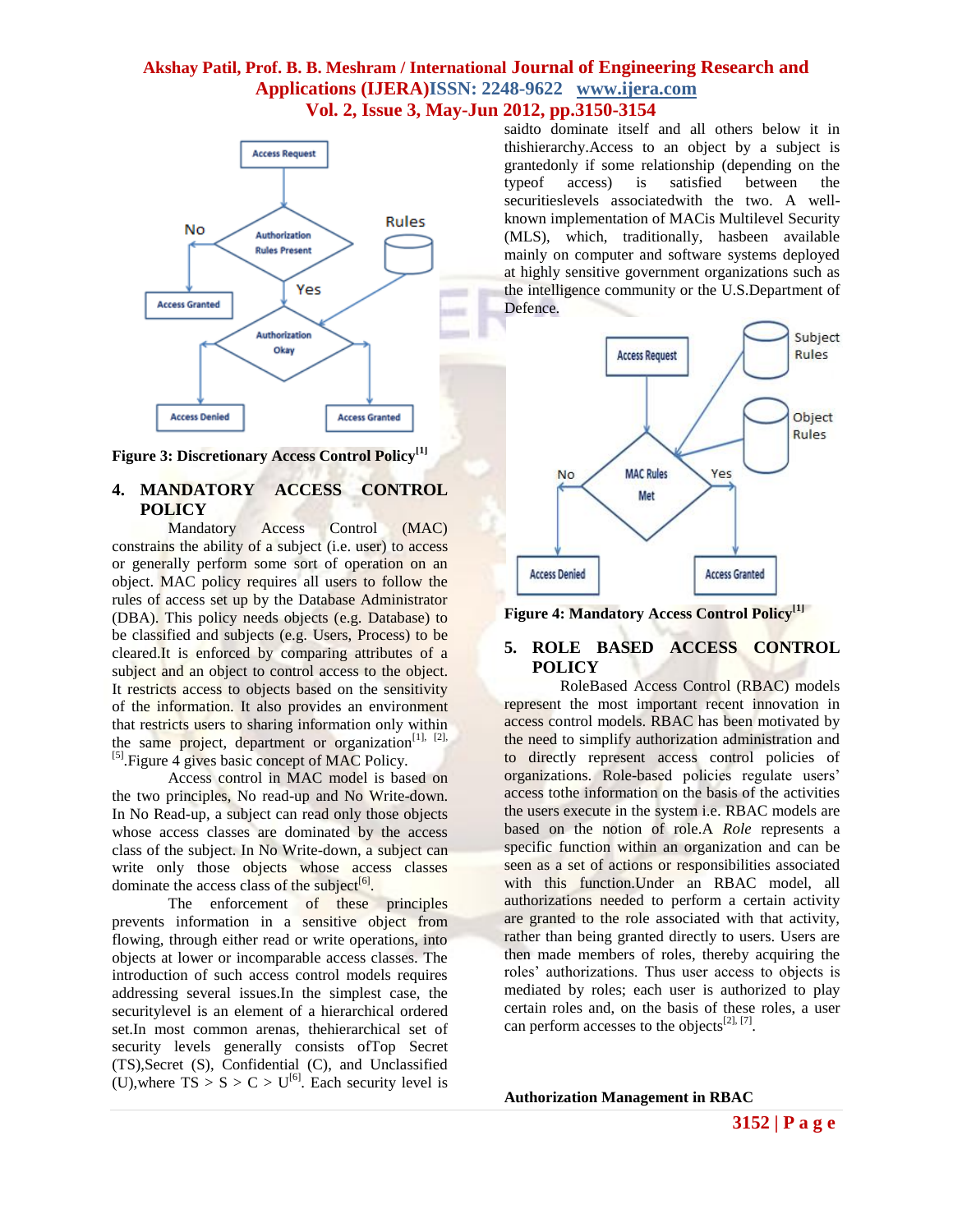# **Akshay Patil, Prof. B. B. Meshram / International Journal of Engineering Research and Applications (IJERA)ISSN: 2248-9622 www.ijera.com**

# **Vol. 2, Issue 3, May-Jun 2012, pp.3150-3154**

Role-based policiesbenefit from a logical independence in specifyinguser authorizations by breaking this task intotwo parts, one which assigns users to roles andone which assigns access rights for objects toroles. This simplifies security management.For instance, suppose auser responsibilities change, the user's current roles canbe taken away and new roles assigned as appropriatefor the new responsibilities. Since authorizations are not directly between users and objects, no revoke operation is required.

### **The RBAC Reference Model**

The RBAC reference model takes the access decision for an individual user based on the roles the user has in the organization. The access rights are grouped by role name, and the access to a resource is granted only to users authorized to play the associated role. The NIST RBAC reference model (described in Figure 5) defines four model components: Core RBAC, Hierarchical RBAC, Static Separation of Duty Relations (SSD), and Dynamic Separation of Duty Relations (DSD).The Core RBAC defines the minimum set of elements and relations that completely describe a role based access control system. There are five basic data elements of the Core RBAC component. Those are *Users* (i.e. Human beings or automated agents), *Roles* (i.e. Job

functions or job titles which defines an authority level), *Resource* (i.e. Object which supports a set of possible Actions),*Permission*s (i.e. Approvals to perform an action on a given resource) and *Sessions*  (i.e. mappings between a user and a subset of roles enabled for the user) $^{[4]}$ .

The key concepts of RBAC are the many-tomany role relations: The user to role assignment (User Assignment) relations and the permission to role assignment (Permission Assignment) relations. The permissions associated to the roles are granted to the users only when the roles assigned to users are enabled.

The Hierarchical RBAC is the Core RBAC enhanced with the role hierarchy (Role Hierarchy) relations. They are many-to-many relations and define inheritance relations among roles that is, role A inherits role B if all permissions granted to role B are also granted to role  $A^{[3]}$ .

The constraints on the relations between elements take the form of Static Separation of Duty (SSD) relations and Dynamic Separation of Duty (DSD) relations. The SSD relation specifies constraints on the assignment of users to roles. Thus if a user is authorized as a member of one role, the user is prohibited from being a member of a second role. This constraint is inherited also within a role hierarchy<sup>[3]</sup>.



## **Figure 5: RBAC Reference Model[\[4\]](RBAC ATLAS_Example.pdf)**

Due to the distributed nature of GridDatabases presents different security needs and access policies. Open Grid Services Architecture- Data Access and Integration (OGSA-DAI) provides the first implementation for these needs, whichuses RBAC via a role-map file that maps individual Grid users to database roles<sup>[2], [4], [7]</sup>. The ATLAS access control system in CERN Lab implements the Hierarchical RBAC model and allows for extensions with constraints to satisfy the experimental needs of accessing critical resources with many users with different security permissions $^{[3]}$